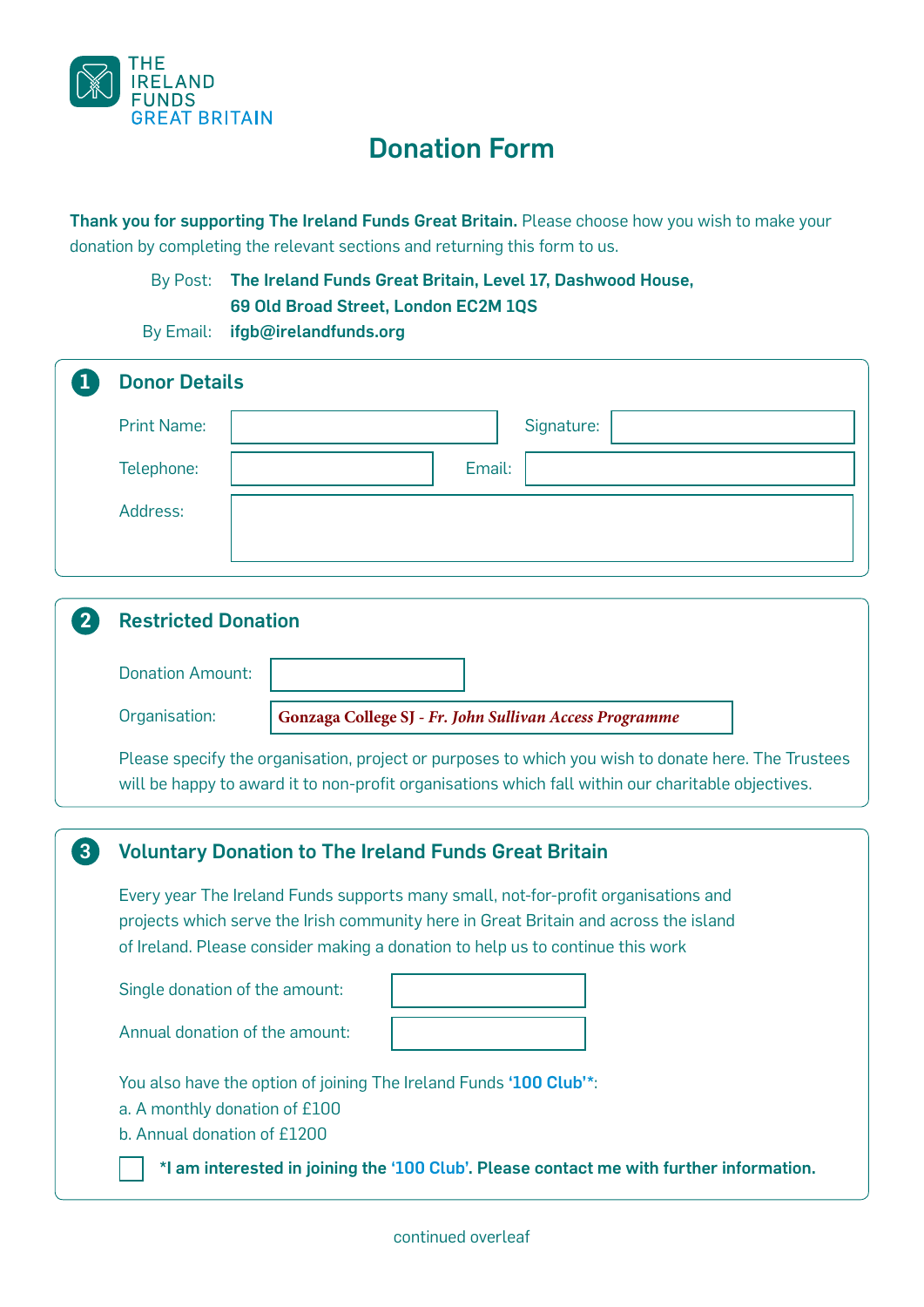| $\frac{4}{3}$                        | <b>Payment Instructions</b>                                                                                                                                                                                                     |                                                                                                                                                                                |  |           |         |  |  |  |
|--------------------------------------|---------------------------------------------------------------------------------------------------------------------------------------------------------------------------------------------------------------------------------|--------------------------------------------------------------------------------------------------------------------------------------------------------------------------------|--|-----------|---------|--|--|--|
|                                      | <b>Wire Transfer:</b>                                                                                                                                                                                                           | (see below for bank details)                                                                                                                                                   |  |           |         |  |  |  |
|                                      |                                                                                                                                                                                                                                 | Standing Order: please contact your bank to arrange a standing order. See below for bank details.<br>Please advise of the frequency of your donation:                          |  |           |         |  |  |  |
|                                      | <b>Once Only</b>                                                                                                                                                                                                                | Annually                                                                                                                                                                       |  | Quarterly | Monthly |  |  |  |
|                                      | <b>Cheque:</b>                                                                                                                                                                                                                  |                                                                                                                                                                                |  |           |         |  |  |  |
|                                      |                                                                                                                                                                                                                                 | Please make cheques payable to The Ireland Funds Great Britain and post to: The Ireland<br>Funds Great Britain, Level 17, Dashwood House, 69 Old Broad Street, London EC2M 1QS |  |           |         |  |  |  |
|                                      | <b>Bank Details:</b>                                                                                                                                                                                                            |                                                                                                                                                                                |  |           |         |  |  |  |
|                                      |                                                                                                                                                                                                                                 | For donations made in Sterling (GBP):                                                                                                                                          |  |           |         |  |  |  |
|                                      | Bank:<br><b>Account No:</b><br>Sort Code:<br><b>IBAN:</b><br>BIC:                                                                                                                                                               | <b>Allied Irish Bank</b><br>Account Name: The Ireland Fund of Great Britain<br>04115076<br>23-83-95<br>GB58 AIBK 2383 9504 1150 76<br><b>AIBKGB2L</b>                          |  |           |         |  |  |  |
|                                      | For donations made in Euro (EUR):                                                                                                                                                                                               |                                                                                                                                                                                |  |           |         |  |  |  |
|                                      | Bank:<br><b>Allied Irish Bank (GB)</b><br>Account Name: The Ireland Fund of Great Britain<br><b>Account No:</b><br>20139905<br><b>Sort Code:</b><br>23-92-85<br>GB87 AIBK 2392 8520 1399 05<br>IBAN:<br>BIC:<br><b>AIBKGB2L</b> |                                                                                                                                                                                |  |           |         |  |  |  |
|                                      |                                                                                                                                                                                                                                 |                                                                                                                                                                                |  |           |         |  |  |  |
| $\left( 5\right)$<br><b>Gift Aid</b> |                                                                                                                                                                                                                                 |                                                                                                                                                                                |  |           |         |  |  |  |
|                                      | I wish to avail of Gift Aid. (Please read the declaration notes first. This will allow us to claim an<br>extra 25% from HMRC on all eligible donations.)                                                                        |                                                                                                                                                                                |  |           |         |  |  |  |

Date: